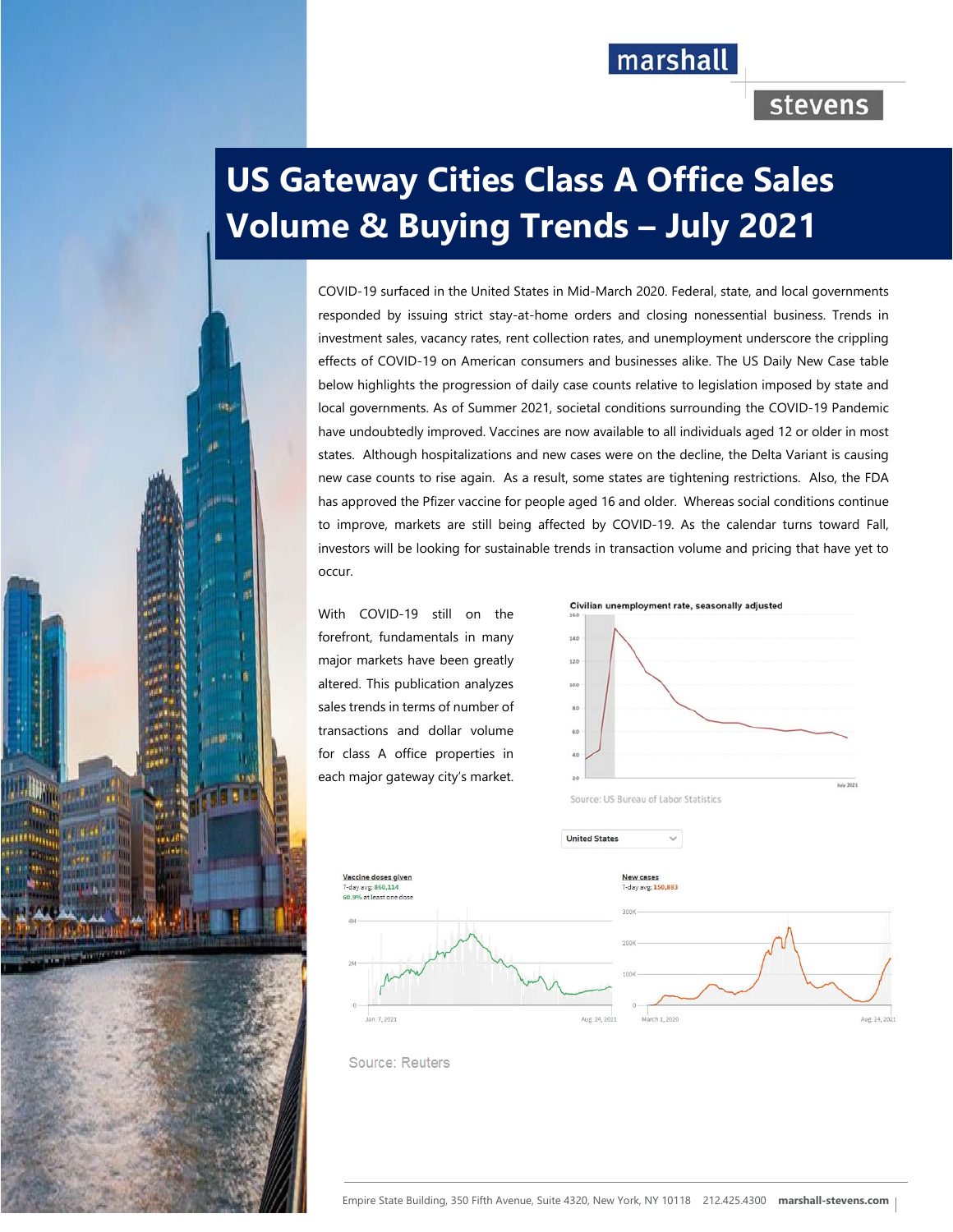#### **Number of Sales Transactions**

 Parameters: All class A Office building sales, segmented by gateway city: **New York City, Boston, Chicago, Los Angeles, San Francisco, Washington D.C**.

marshall

stevens

- Somewhat inconsistent transaction volume from January 2019 to March 2020.
- April 2020- initial COVID shockwaves grip market, number of transactions plummets.
- Slight uptick in transaction volume from May 2020 to August 2020 coincides with lower case counts.
- September 2020 November 2020- experienced a relatively consistent trend in number of transactions.
- December 2020- 7 total transactions- the largest number of transactions to take place in 2020.
- January 2021- 2 total transactions approximately 71% decline from the prior month.
- February/March 2021 zero transactions the lowest number of transactions over the given study period.
- April 2021 2 total transactions taking place in Washington D.C. and San Francisco.
- May 2021 one transaction taking place in Washington D.C. for the second consecutive month.
- June 2021 two transactions occurring in Chicago and Washington D.C.
- July 2021 New York City represented the largest share of total transactions for the first time this year.
- The Gateway Cities Office Market continues to underperform levels from prior years.



We tracked the number of monthly Class A office building sales recorded, segmented by each gateway city. Over the study period there have been a total of 109 transactions. New York City has experienced the most transactions, accounting for approximately 35.8% of the total number of transactions across all cities. Notably, New York represented the lion's share of the total number of transactions for the first time in 2021. Washington D.C. is the second highest in number of transactions, reflecting a 22.9% stake within the market and San Francisco comes in third with 13.8%.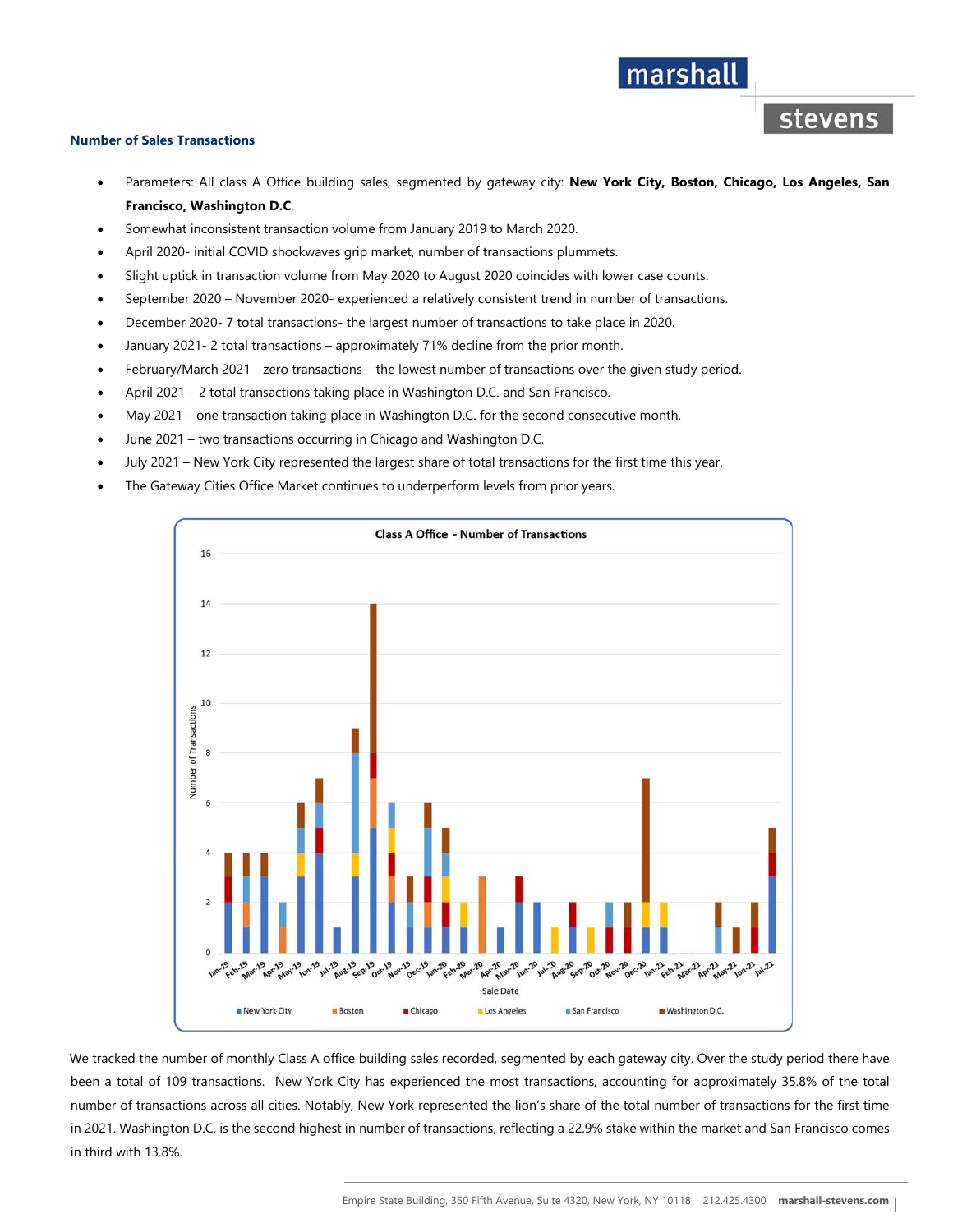# marshall

# stevens

#### **Dollar Volume of Sales Transactions**

In 2019, the average monthly sales volume was approximately \$1.5 billion. Comparatively, the average monthly sales volume in 2020 was roughly \$602 million, reflecting a decrease of approximately 58.7%. In 2021 through July, the monthly average declined 33.3% from the 2020 average. Thus far in 2021, the negative trend in dollar volume continues. We tracked the dollar volume of monthly sales by tranche as seen below.

| <b>Total Dollar Volume - Class A Office Gateway Cities</b> |                 |                 |                 |
|------------------------------------------------------------|-----------------|-----------------|-----------------|
| <b>YEAR</b>                                                | 2019            | 2020            | 2021 (July)     |
| Min                                                        | \$225,000,000   | \$12,500,000    | S <sub>0</sub>  |
| <b>Max</b>                                                 | \$4,048,352,975 | \$1,246,419,413 | \$1,281,750,000 |
| Average                                                    | \$1,459,491,731 | \$602,413,431   | \$401,587,113   |
| % Difference                                               |                 | $-58.7%$        | $-33.3%$        |

- Average sales volume from January 2019 to March 2020 was \$1,393,228,012.
- Average sales volume from April 2020 to June 2021 was \$385,064,707.
- The largest increase in dollar volume for 2020 was 7,437.6% from April to May.
- The largest decrease in dollar volume for 2020 was 98.7% from March to April.
- Boston has seen no sales activity for the last 15-months of the study period.
- New York City is responsible for approximately 45.3% of the total dollar volume over the study period.
- December 2020 dollar volume significantly increased from the prior month, reflecting a 362.6% increase in total dollar volume.
- January 2021 reflected a significant decrease of approximately 97% in total dollar volume, as shown in the graphic below.
- February/March 2021 two consecutive months over the given study period with no activity in any of the Gateway Cities.
- April 2021 Ended the streak of no activity and experienced one of the highest dollar volumes over the past 15 months.
- May, June, and July have all contributed to an upward trend in sales volume with July seeing the second highest volume this year.
- The Gateway Cities Office Market continues to underperform levels from prior years.